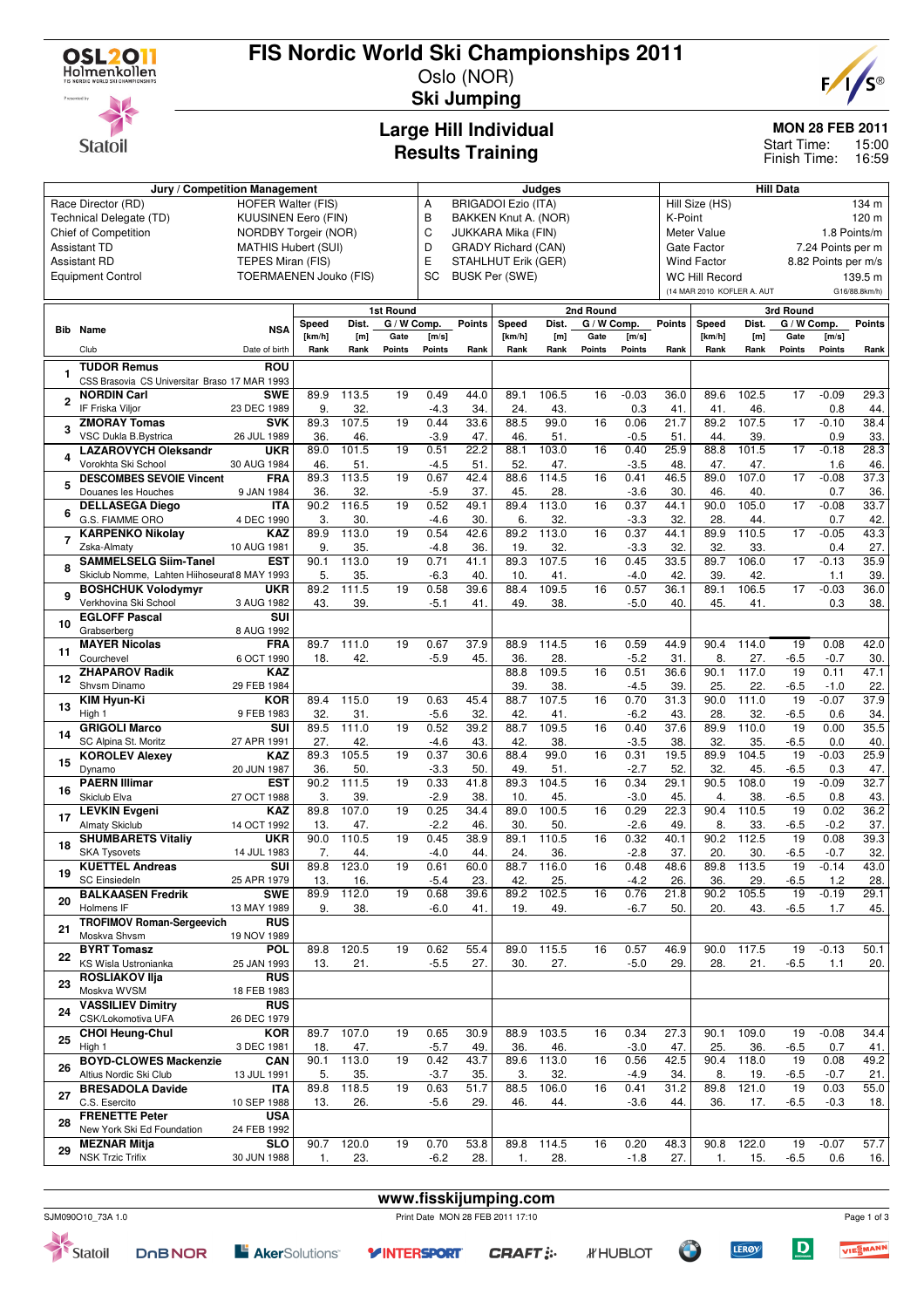

#### **FIS Nordic World Ski Championships 2011** Oslo (NOR)



**Statoil** 

## **Ski Jumping**

### **Large Hill Individual Results Training**

#### **MON 28 FEB 2011**

15:00 Finish Time: 16:59 Start Time:

|    |                                                |                           | 1st Round      |              |                 |                | 2nd Round      |             |              |             |                | 3rd Round     |             |              |                 |                |                          |
|----|------------------------------------------------|---------------------------|----------------|--------------|-----------------|----------------|----------------|-------------|--------------|-------------|----------------|---------------|-------------|--------------|-----------------|----------------|--------------------------|
|    |                                                |                           | Speed          | Dist.        | G / W Comp.     |                | Points         | Speed       | Dist.        | G / W Comp. |                | <b>Points</b> | Speed       | Dist.        | G / W Comp.     |                | <b>Points</b>            |
|    | Bib Name                                       | <b>NSA</b>                | [km/h]         | [m]          | Gate            | [m/s]          |                | [km/h]      | [m]          | Gate        | [m/s]          |               | [km/h]      | [m]          | Gate            | [m/s]          |                          |
|    | Club                                           | Date of birth             | Rank           | Rank         | Points          | Points         | Rank           | Rank        | Rank         | Points      | Points         | Rank          | Rank        | Rank         | Points          | Points         | Rank                     |
| 30 | <b>ZYLA Piotr</b>                              | POL                       | 90.0           | 122.0        | 19              | 0.88           | 55.8           | 89.1        | 110.5        | 16          | 0.23           | 40.9          | 90.1        | 117.0        | 19              | 0.11           | 47.1                     |
|    | KS Wisla Ustronianka                           | 16 JAN 1987               | 7.             | 19.          |                 | $-7.8$         | 26             | 24.         | 36           |             | $-2.0$         | 36            | 25.         | 22.          | $-6.5$          | $-1.0$         | 22.                      |
| 31 | <b>ZOGRAFSKI Vladimir</b>                      | BUL                       | 89.1           | 126.5        | 19              | 0.50           | 67.3           | 88.4        | 124.0        | 16          | 0.53           | 62.5          |             |              |                 |                |                          |
|    | Samokov<br><b>HLAVA Lukas</b>                  | 14 JUL 1993<br><b>CZE</b> | 44.<br>90.4    | 8.<br>125.5  | 19              | -4.4<br>0.61   | 15.<br>64.5    | 49.<br>89.5 | 10.<br>119.5 | 16          | $-4.7$<br>0.60 | 14.<br>53.8   | 90.4        | 116.0        | 19              | 0.00           | 46.3                     |
| 32 | Dukla Liberec                                  | 10 SEP 1984               | $\overline{2}$ | 9.           |                 | $-5.4$         | 20.            | 4.          | 22           |             | $-5.3$         | 22            | 8.          | 24.          | $-6.5$          | 0.0            | 25.                      |
|    | <b>MORASSI Andrea</b>                          | <b>ITA</b>                | 88.9           | 108.0        | 19              | 0.55           | 33.5           | 88.5        | 112.5        | 16          | 0.59           | 41.3          | 89.7        | 112.0        | 19              | $-0.09$        | 39.9                     |
| 33 | C.S. Forestale                                 | 30 AUG 1988               | 48.            | 45.          |                 | $-4.9$         | 48.            | 46.         | 35.          |             | $-5.2$         | 35            | 39          | 31.          | $-6.5$          | 0.8            | 31.                      |
| 34 | <b>SEDLAK Borek</b>                            | <b>CZE</b>                | 89.7           | 113.5        | 19              | 0.29           | 45.7           | 89.5        | 116.0        | 16          | 0.32           | 50.0          | 90.5        | 115.0        | $\overline{19}$ | 0.00           | 44.5                     |
|    | Dukla Liberec                                  | 15 JUN 1981               | 18.            | 32.          |                 | $-2.6$         | 31             | 4.          | 25.          |             | $-2.8$         | 24.           | 4.          | 25.          | $-6.5$          | 0.0            | 26.                      |
| 35 | <b>COLLOREDO Sebastian</b>                     | <b>ITA</b>                | 89.0           | 120.0        | 17              | 0.11           | 65.5           | 88.8        | 123.5        | 16          | 0.42           | 62.6          | 89.9        | 126.0        | 19              | 0.03           | 64.0                     |
|    | G.S. Fiamme Gialle                             | 9 SEP 1987<br><b>SLO</b>  | 46.<br>89.4    | 23.<br>125.5 | 6.5<br>17       | $-1.0$<br>0.27 | 18.<br>74.0    | 39.<br>89.0 | 14.<br>125.0 | 16          | $-3.7$<br>0.65 | 12.<br>63.3   | 32.<br>89.6 | 9.<br>123.0  | $-6.5$<br>19    | $-0.3$<br>0.12 | 10.<br>$\overline{57.8}$ |
| 36 | <b>DAMJAN Jernej</b><br>SSK Costella Ilirija   | 28 MAY 1983               | 32.            | 9.           | 6.5             | $-2.4$         | 8.             | 30.         | 6.           |             | $-5.7$         | 10.           | 41.         | 13.          | $-6.5$          | $-1.1$         | 15.                      |
|    | <b>TAKEUCHI Taku</b>                           | <b>JPN</b>                | 89.3           | 120.0        | 17              | 0.18           | 64.9           | 89.3        | 124.0        | 16          | 0.68           | 61.2          | 90.4        | 122.5        | 19              | $-0.13$        | 59.1                     |
| 37 | Kitano Construction Corp. Ski Club 20 MAY 1987 |                           | 36.            | 23.          | 6.5             | $-1.6$         | 19.            | 10.         | 10           |             | $-6.0$         | 17.           | 8.          | 14.          | $-6.5$          | 1.1            | 14.                      |
| 38 | <b>YUMOTO Fumihisa</b>                         | JPN                       | 89.4           | 106.0        | 17              | 0.01           | 41.2           | 89.3        | 119.0        | 16          | 0.65           | 52.5          | 90.4        | 118.0        | 19              | $-0.11$        | 50.9                     |
|    | Tokyo Biso Group Ski Team                      | 23 APR 1984               | 32.            | 49.          | 6.5             | $-0.1$         | 39.            | 10.         | 23.          |             | $-5.7$         | 23.           | 8.          | 19.          | $-6.5$          | 1.0            | 19.                      |
| 39 | <b>MUOTKA OIII</b>                             | <b>FIN</b>                |                |              |                 |                |                |             |              |             |                |               |             |              |                 |                |                          |
|    | Ounasvaaran Hiihtoseura                        | 14 JUL 1988               |                |              |                 |                |                |             |              |             |                |               |             |              |                 |                |                          |
| 40 | <b>AHONEN Janne</b><br>Lahden Hiihtoseura      | <b>FIN</b><br>11 MAY 1977 |                |              |                 |                |                |             |              |             |                |               |             |              |                 |                |                          |
|    | <b>KOIVURANTA Anssi</b>                        | <b>FIN</b>                |                |              |                 |                |                |             |              |             |                |               |             |              |                 |                |                          |
| 41 | Kuusamon Erä-Veikot                            | 3 JUL 1988                |                |              |                 |                |                |             |              |             |                |               |             |              |                 |                |                          |
|    | <b>TEPES Jurij</b>                             | <b>SLO</b>                | 89.9           | 120.5        | 17              | 0.17           | 65.9           | 89.7        | 120.0        | 16          | 0.21           | 58.1          | 90.5        | 123.5        | 19              | $-0.04$        | 60.2                     |
| 42 | SD Dolomiti                                    | 14 FEB 1989               | 9.             | 21.          | 6.5             | $-1.5$         | 17.            | 2.          | 21.          |             | $-1.9$         | 21            | 4.          | 12.          | $-6.5$          | 0.4            | 13.                      |
| 43 | <b>FREITAG Richard</b>                         | <b>GER</b>                | 89.5           | 125.0        | 17              | 0.34           | 72.5           | 89.3        | 131.0        | 16          | 0.46           | 75.7          | 90.3        | 130.5        | 19              | $-0.04$        | 72.8                     |
|    | SG Nickelhuette Aue                            | 14 AUG 1991               | 27.            | 12.          | 6.5             | $-3.0$         | 10.            | 10.         | 2.           |             | $-4.1$         | 3.            | 18.         | 2.           | $-6.5$          | 0.4            | 3.                       |
| 44 | <b>HULA Stefan</b>                             | POL                       | 88.9           | 118.5        | $\overline{17}$ | 0.28           | 61.3           | 88.8        | 122.0        | 16          | 0.35           | 60.5          | 89.6        | 114.0        | 19              | $-0.01$        | 42.8                     |
|    | SSR LZS SOKOL Szczyrk<br><b>KORNILOV Denis</b> | 29 SEP 1986<br><b>RUS</b> | 48.            | 26.          | 6.5             | $-2.5$         | 22.            | 39.         | 18.          |             | $-3.1$         | 19.           | 41.         | 27.          | $-6.5$          | 0.1            | 29.                      |
| 45 | Sdushor N. Novgorod Dinamo                     | 17 AUG 1986               |                |              |                 |                |                |             |              |             |                |               |             |              |                 |                |                          |
|    | <b>JANDA Jakub</b>                             | <b>CZE</b>                | 89.5           | 123.0        | 17              | 0.61           | 66.5           | 89.0        | 120.5        | 16          | 0.27           | 58.5          |             |              |                 |                |                          |
| 46 | Dukla Liberec                                  | 27 APR 1978               | 27.            | 16.          | 6.5             | $-5.4$         | 16.            | 30.         | 19.          |             | $-2.4$         | 20.           |             |              |                 |                |                          |
| 47 | <b>BODMER Pascal</b>                           | <b>GER</b>                |                |              |                 |                |                |             |              |             |                |               |             |              |                 |                |                          |
|    | SV Messstetten                                 | 4 JAN 1991                |                |              |                 |                |                |             |              |             |                |               |             |              |                 |                |                          |
| 48 | <b>HAPPONEN Janne</b>                          | <b>FIN</b>                |                |              |                 |                |                |             |              |             |                |               |             |              |                 |                |                          |
|    | Puijon Hiihtoseura                             | 18 JUN 1984<br><b>GER</b> |                |              |                 |                |                |             |              |             |                |               |             |              |                 |                |                          |
| 49 | <b>SCHMITT Martin</b><br>SC Furtwangen         | 29 JAN 1978               |                |              |                 |                |                |             |              |             |                |               |             |              |                 |                |                          |
|    | <b>MATURA Jan</b>                              | <b>CZE</b>                | 89.6           | 127.0        | 17              | 0.64           | 73.5           | 89.0        | 122.5        | 16          | 0.21           | 62.6          |             |              |                 |                |                          |
| 50 | Dukla Liberec                                  | 29 JAN 1980               | 24.            | 6.           | 6.5             | $-5.6$         | 9.             | 30.         | 16.          |             | $-1.9$         | 12.           |             |              |                 |                |                          |
| 51 | <b>CHEDAL Emmanuel</b>                         | <b>FRA</b>                | 89.7           | 128.5        | 17              | 0.53           | 77.1           | 89.3        | 124.5        | 16          | 0.12           | 67.0          | 90.7        | 124.5        | 19              | $-0.22$        | 63.5                     |
|    | <b>SC Courchevel</b>                           | 15 JAN 1983               | 18.            | 3.           | 6.5             | $-4.7$         | $\overline{4}$ | 10.         | 8.           |             | $-1.1$         | 7.            | 2.          | 11.          | $-6.5$          | 1.9            | 11.                      |
| 52 | <b>TOCHIMOTO Shohei</b>                        | <b>JPN</b>                | 89.3           | 117.5        | 17              | 0.45           | 58.0           | 89.0        | 114.0        | 16          | 0.13           | 48.1          | 90.2        | 114.5        | 19              | $-0.32$        | 46.4                     |
|    | Snow Brand Ski Team                            | 21 DEC 1989               | 36.            | 29.          | 6.5             | $-4.0$         | 25.            | 30.         | 31.          |             | $-1.1$         | 28.           | 20.         | 26.          | $-6.5$          | 2.8            | 24.                      |
| 53 | <b>PREVC Peter</b><br>SK Triglav Kranj         | <b>SLO</b><br>20 SEP 1992 | 89.7<br>18.    | 118.5<br>26. | 17<br>6.5       | 0.52<br>$-4.6$ | 59.2<br>24.    | 89.4<br>6.  | 116.5<br>24. | 16          | 0.45<br>$-4.0$ | 49.7<br>25.   | 90.2<br>20. | 108.5<br>37. | 19<br>$-6.5$    | $-0.53$<br>4.7 | 37.5<br>35.              |
|    | <b>KASAI Noriaki</b>                           | <b>JPN</b>                | 89.5           | 111.5        | 17              | 0.67           | 45.3           | 89.1        | 103.0        | 16          | 0.23           | 27.4          |             |              |                 |                |                          |
| 54 | Tsuchiya Home Ski Team                         | 6 JUN 1972                | 27.            | 39.          | 6.5             | $-5.9$         | 33.            | 24.         | 47.          |             | $-2.0$         | 46.           |             |              |                 |                |                          |
| 55 | <b>KRANJEC Robert</b>                          | <b>SLO</b>                | 89.5           | 127.5        | 17              | 0.63           | 74.4           | 89.2        | 123.5        | 16          | 0.13           | 65.2          | 90.4        | 119.5        | 19              | $-0.54$        | 57.4                     |
|    | SK Triglav Kranj                               | 16 JUL 1981               | 27.            | 5.           | 6.5             | $-5.6$         | 7.             | 19.         | 14.          |             | $-1.1$         | 8.            | 8.          | 18.          | $-6.5$          | 4.8            | 17.                      |
| 56 | <b>KARELIN Pavel</b>                           | <b>RUS</b>                |                |              |                 |                |                |             |              |             |                |               |             |              |                 |                |                          |
|    | Nizhniy Novgorod<br><b>BARDAL Anders</b>       | 27 APR 1990               |                |              |                 |                |                |             |              |             |                |               |             |              |                 |                |                          |
| 57 | Steinkjer Skiklubb/Tronderhopp                 | <b>NOR</b><br>24 AUG 1982 |                |              |                 |                |                |             |              |             |                |               |             |              |                 |                |                          |
|    | <b>NEUMAYER Michael</b>                        | <b>GER</b>                | 89.7           | 124.0        | 17              | 0.60           | 68.4           | 89.3        | 125.0        | 16          | 0.76           | 62.3          | 90.5        | 122.0        | 19              | $-0.56$        | 62.0                     |
| 58 | SK Berchtesgaden                               | 15 JAN 1979               | 18.            | 14.          | 6.5             | $-5.3$         | 14.            | 10.         | 6.           |             | $-6.7$         | 15.           | 4.          | 15.          | $-6.5$          | 4.9            | 12.                      |
|    | <b>ROMOEREN Bjoern Einar</b>                   | <b>NOR</b>                | 88.9           | 125.0        | 17              | 0.61           | 70.1           | 89.1        | 133.0        | 16          | 0.51           | 78.9          | 90.3        | 129.5        | 19              | $-0.32$        | 73.4                     |
| 59 | Oevrevoll Hosle IL                             | 1 APR 1981                | 48.            | 12.          | 6.5             | $-5.4$         | 13.            | 24.         | 1.           |             | $-4.5$         | 1.            | 18.         | 5.           | $-6.5$          | 2.8            | 2.                       |
| 60 | <b>UHRMANN Michael</b>                         | <b>GER</b>                |                |              |                 |                |                |             |              |             |                |               |             |              |                 |                |                          |
|    | WSV DJK Rastbuechl                             | 16 SEP 1978               |                |              |                 |                |                |             |              |             |                |               |             |              |                 |                |                          |
| 61 | <b>JACOBSEN Anders</b><br>Ringkollen Skiklubb  | <b>NOR</b>                |                |              |                 |                |                |             |              |             |                |               |             |              |                 |                |                          |
|    | <b>KOUDELKA Roman</b>                          | 17 FEB 1985<br><b>CZE</b> | 89.3           | 121.0        | 17              | 0.60           | 63.0           | 89.3        | 124.0        | 16          | 0.56           | 62.3          | 90.2        | 130.0        | 19              | $-0.06$        | 72.0                     |
| 62 | LSK Lomnice nad Popelkov                       | 9 JUL 1989                | 36.            | 20.          | 6.5             | $-5.3$         | 21.            | 10.         | 10.          |             | $-4.9$         | 15.           | 20.         | 3.           | $-6.5$          | 0.5            | 5.                       |
|    |                                                |                           |                |              |                 |                |                |             |              |             |                |               |             |              |                 |                |                          |



Page 2 of 3

VIESMANN

 $\boxed{\mathbf{D}}$